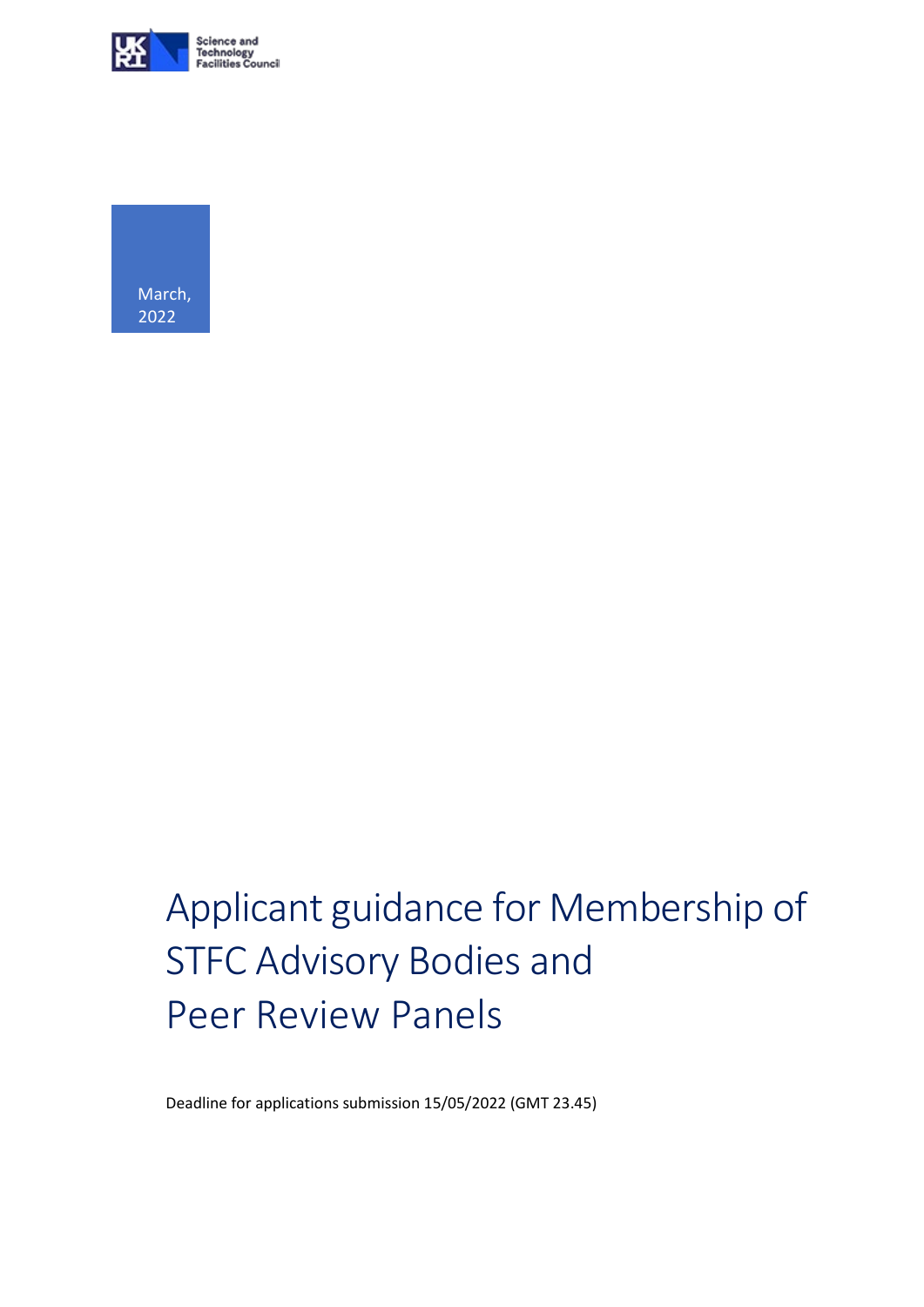# Contents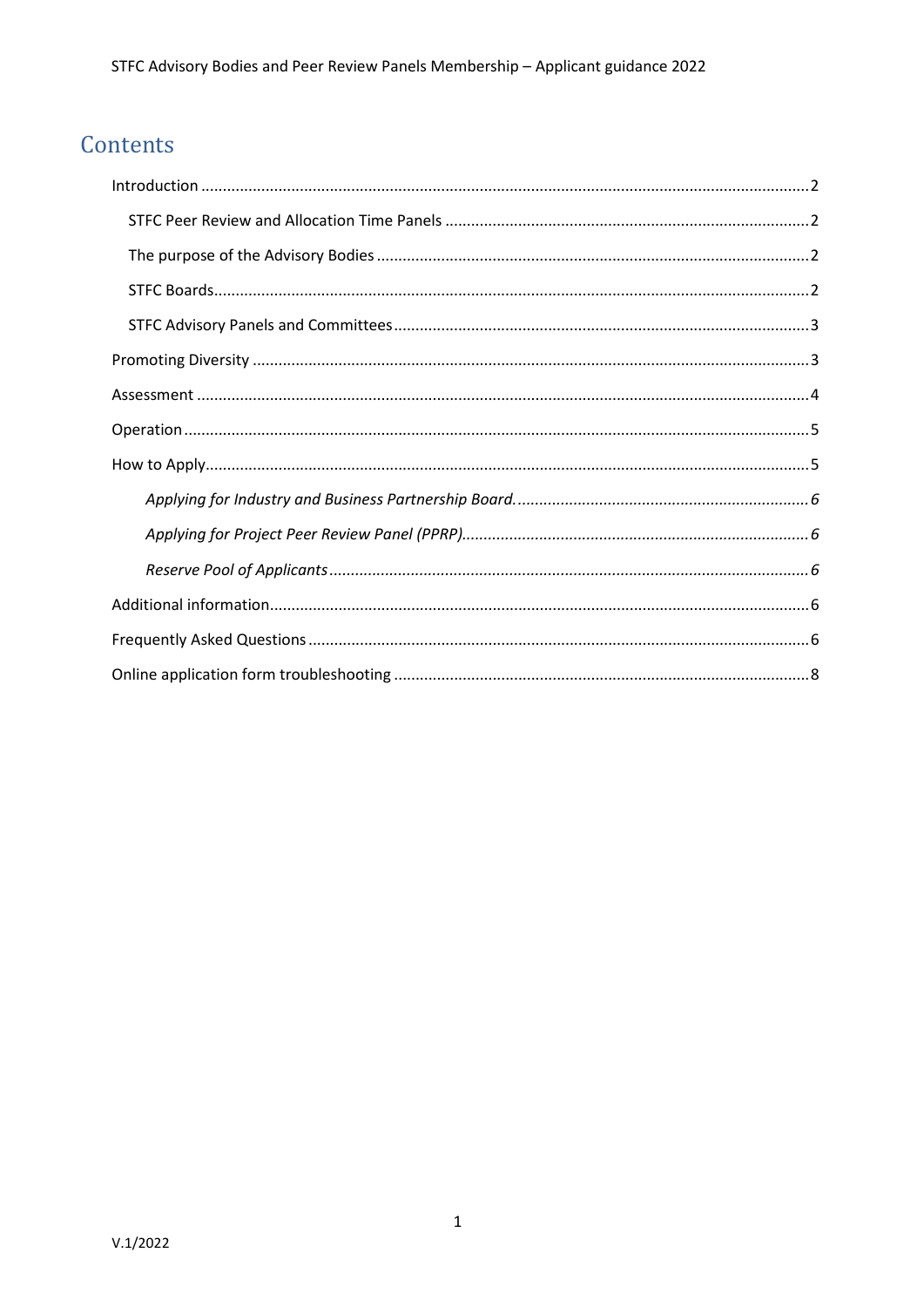# <span id="page-2-0"></span>Introduction

Every year, a number of vacancies become available on STFC's advisory bodies and peer review panels. These bodies perform a vital function for STFC, providing advice and guidance that aids our strategic direction and supports our decision-making processes.

Appointments to the STFC Advisory Bodies and Peer Review Panels are made on merit and informed by the advice needs of STFC. We welcome applications from a wide range of communities and career stages: academia, industry, the third sector, charities, government and non-government organisations and various institutes relevant to STFC's grant programmes and from the communities supported by STFC facilities. Submissions from scientists who are STFC employees are also welcome. Irrespective of career stage, members of STFC advisory panels and peer review bodies are expected to have in-depth knowledge of their disciplinary remits, and a good understanding of the wider UK and international context in their field.

Drawn from across STFC's stakeholder groups, panel members are expected to act as 'generous generalists' and to bring a broad strategic view when called upon to advise the office. Members are **not** required to act as representatives of their own organisation, research area or sector, and are expected to adhere to the Seven Principles of Public Life in their activities for the Advisory Bodies.

#### <span id="page-2-1"></span>STFC Peer Review and Allocation Time Panels

- Assess and make recommendations to the STFC executive on all research grant applications.
- Make recommendations to the Science Board where appropriate.
- Provide clear concise feedback to applicants.
- Advise the Science Board and the STFC executive as required on all issues relating to research grants, including monitoring the level of funding allocated to grants perround.
- Consider the allocation of facility using time and associated travel and subsistence costsin support of those allocations for a range of various facilities for the UK community.

## <span id="page-2-2"></span>The purpose of the Advisory Bodies

Members of our advisory bodies and panels have the opportunity to influence STFC's strategy, policies, and funding decisions, as well as guiding STFC to most effectively develop the societal impact of our investments and best support our research and innovation communities. Members are also be able to expand their professional networks and explore a wide range of challenges related to investment in UK science and engineering.

## <span id="page-2-3"></span>STFC Boards

STFC Boards can provide:

- Strategic advice on the range of activities to deliver on the goals set out in the [Strategic](https://stfc.ukri.org/files/corporate-publications/delivery-plan-2016/)  [Delivery](https://stfc.ukri.org/files/corporate-publications/delivery-plan-2016/) [Plan.](https://stfc.ukri.org/files/corporate-publications/delivery-plan-2016/)
- Advice to STFC on growing and enhancing the industrial research use of the facilities.
- Strategic advice on STFC's funding and support for underpinning technologies.
- Strategic scientific overview and assessment of, and science advice on all the programmes STFC supports.
- Challenge and advice in developing STFC as an inclusive workplace with practices, policies and processes that promote equality, diversity, and inclusion across all our functions.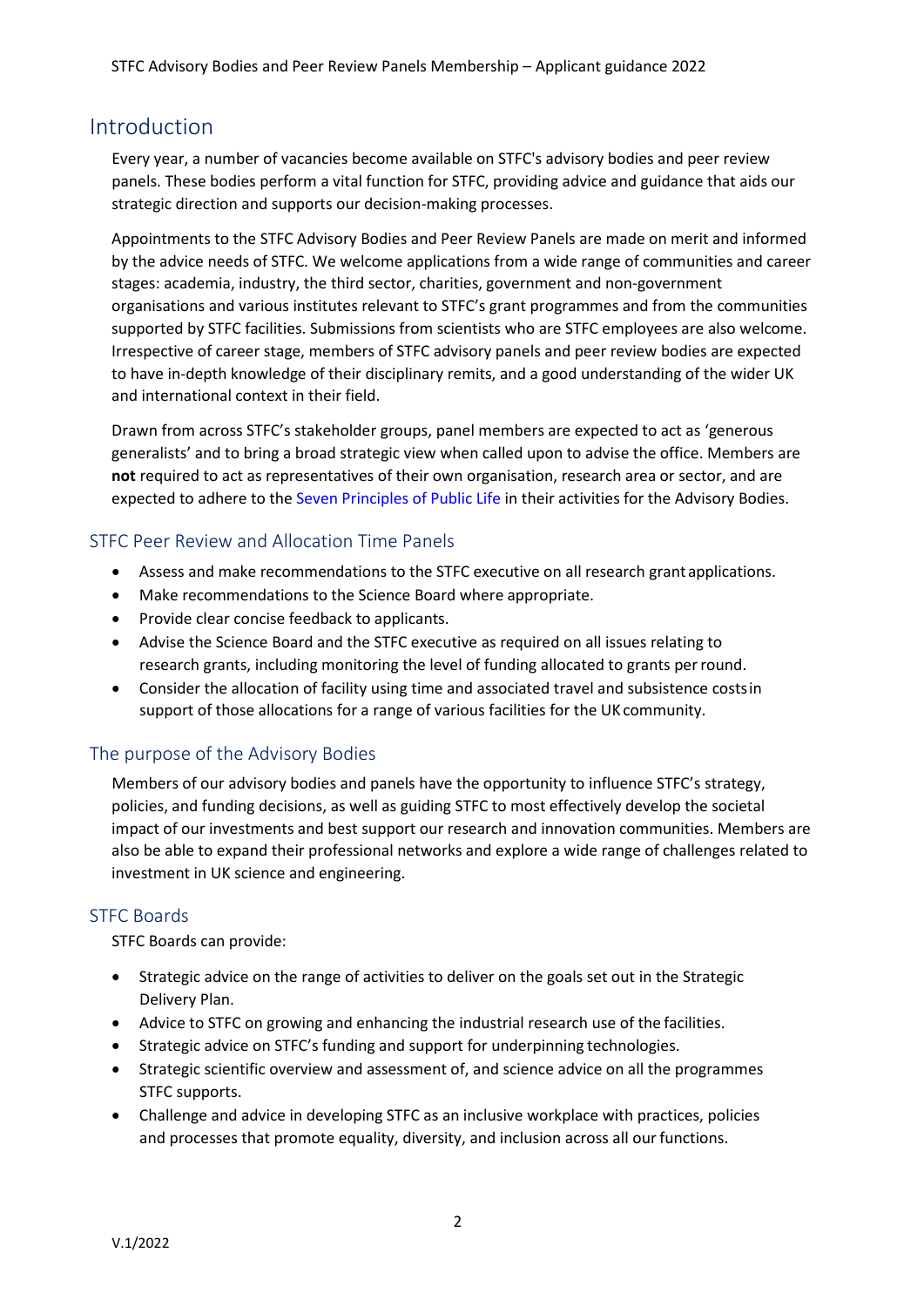## <span id="page-3-0"></span>STFC Advisory Panels and Committees

STFC Advisory Panels and Committees can provide:

- Advice to Council and the STFC executive on strategy, policies, and programme balance of STFC's science and technology.
- New ideas for programme development.
- Advice to the STFC executive on the strategy for and management of resources in support of programmes either funded or delivered by STFC.
- Advice to Science Board and the executive on strategy, policies, and programme balance for various aspects.
- A link between Science Board and the community and represent the needs of the community to STFC.
- Development and maintenance of a science vision and long-term strategy /roadmap by assessing the merit of current and future science opportunities.
- Development and maintenance technology roadmaps for their area of research.
- Consultation and interaction with the community to ensure its views are canvassed and there is an appropriate and effective route for communication with STFC on strategic programmatic issues.
- Advice on new technology research projects.
- advice on the scientific, technical, schedule and financial risks and make recommendations for the management of risk.

The list of STFC Advisory Bodies and Peer review Panels can be foun[d here.](https://stfc.ukri.org/about-us/how-we-are-governed/advisory-boards/)

# <span id="page-3-1"></span>Promoting Diversity

We believe that equality, diversity, and inclusion are fundamental to successful science and innovation. We are committed to ensuring that membership of our Committees, Panels and Boards is representative of our communities.

In addition to our broader UKRI [position](https://www.ukri.org/about-us/equality-diversity-and-inclusion/where-we-stand/) on EDI, STFC continues to develop a range of measures and objectives around EDI. The diversity of our panels is one of our key foci. We would like to encourage everyone to consider this opportunity. We would also urge colleagues to share these details with everyone in their networks and teams – including any specific diversity networks that exist within their institution.

We have specific target in relation to the underrepresented gender (for STFC women) on our panels, where we expect a minimum of 30% representation. We collect other diversity related information, to understand whether our panels are more broadly representative and to inform any future action we might take in this area. We therefore encourage all applicants to share information about themselves. Whilst it is voluntary to complete the equalities monitoring form, we encourage all applicants to do this, to help us fulfil our equality, diversity, and inclusion objectives. All data will be treated in confidence and in line with [the UKRI's data protection](https://www.ukri.org/privacy-notice/)  [procedures.](https://www.ukri.org/privacy-notice/) This information will be anonymised and aggregated and only analysed internally, to protect individual identity.

We are also highlighting the opportunity for early career candidates to apply for certain vacancies. This has been clearly indicated in the text for specific panels.

The specific requirements for each vacancy are clearly listed, and all applications will be assessed via an appropriate review process.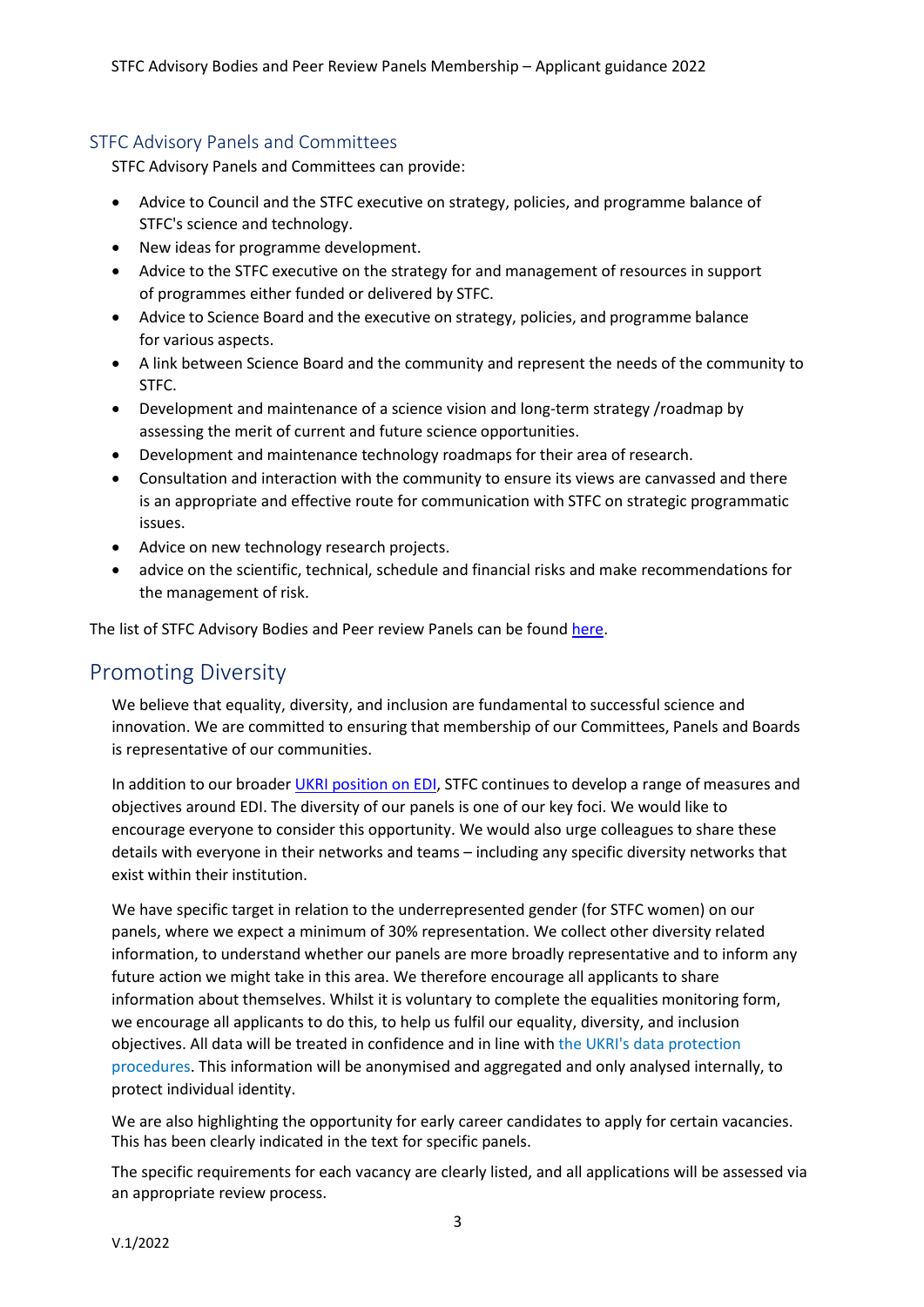We are seeking applications from academia, government, industry, the 'third sector' s or civil society communities (including charities) relevant to STFC's grant programmes, and from the communities supported by STFC facilities. Submissions from STFC employees (for example scientists / technologists / project managers and / or engineers) who meet the criteria for Panels are also welcome.

Irrespective of career stage, members of STFC Bodies are expected to have in-depth knowledge of their disciplinary remits, a clear track record of achievement, and ability to understanding of the wider UK and international context in their field.

## <span id="page-4-0"></span>Assessment

Assessment of suitability for panel membership will be made by individual selection panel(s) who will assess the evidence provided in applications against their selection criteria and relevancy to their programme area by considering an applicant's qualifications, skills, experiences, and behaviours.

The selection panel(s) may consist of: STFC Office staff managing panels, the Chairpersons of those Panel(s), a Division Head, and a member of the Executive Leadership Team. All decisions regarding appointments are made by the above selection panel(s) by scoring the evidence provided against their selection criteria.

STFC is committed to the principles of fair and transparent decision-making. The specific requirements for each vacancy are clearly listed.

The relevant staff managing STFC advisory bodies and peer review panels set the appropriate selection criteria. The required expertise is reflected in the selection criteria of the peer review panels and may depend on the upcoming call's topic/theme and current balance of membership. Consequently, the required expertise may differ each year. As with peer review panels, the selection criteria of the advisory bodies depend on the STFC strategy, objectives, and research programme areas.

Essential criteria may include for example:

- An understanding of the UK and international context / landscape of STFC and STFC Facilities
- A commitment to UK Research and Innovation's mission and priorities.
- A clear understanding of the contribution of the research sector to science and technology and the role of multidisciplinary research within this.
- Domain expertise and evidence of conducting and leading internationally respected research or evidence of applying Frontier Science Programme<sup>[1](#page-4-1)</sup> (the PPAN areas <sup>[2](#page-4-2)</sup>of particle physics, particle astrophysics, astronomy, and nuclear physics, alongside the accelerator science and computing programmes that accompany them) within the public, private or third sector. STFC cover funding for these core areas but we also run Facilities and Advisory Panels, therefore, we are interested in different types of the main Frontier Science Programme areas where applicable.
- Evidence of providing advice at a strategic level e.g. policy documents, strategic or peer review capacity; managing R&D and/or research and resource investments; expert groups; liaison roles; panels etc.
- A willingness to act as an advocate for STFC and UKRI in its activities and to assist STFC with two-way communication.

Desirable criteria may include specific requirements to the person specifications related to funding

<span id="page-4-1"></span> $<sup>1</sup>$  Frontier Science Programme includes the PPAN areas supported by accelerator science and computing</sup> programmes.

<span id="page-4-2"></span><sup>&</sup>lt;sup>2</sup> PPAN definition includes particle physics, particle astrophysics, astronomy, and nuclear physics.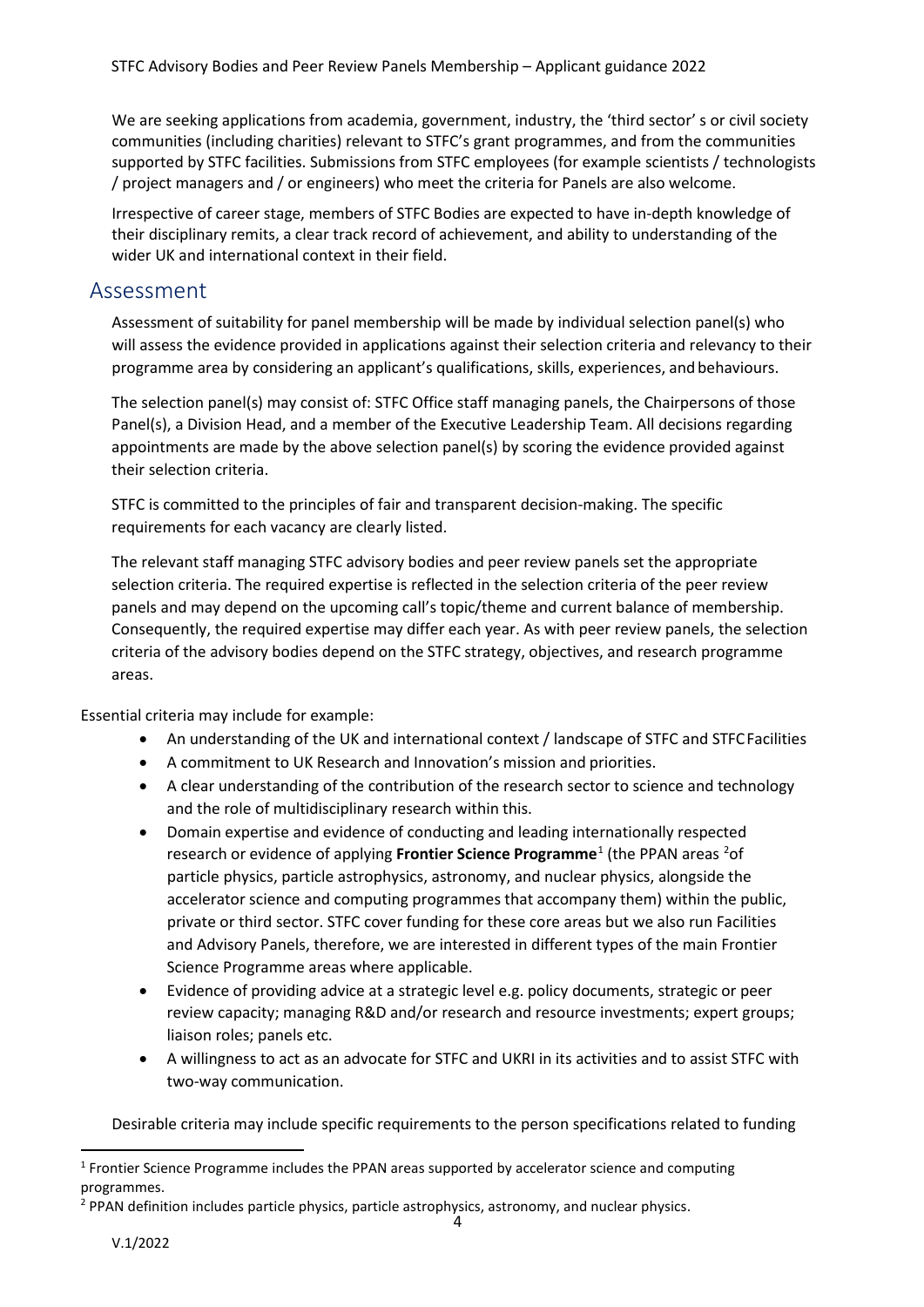calls and strategic priorities etc. Applicants with expertise in the following areas are especially welcome, for example:

- Prior experience of working in similar panels.
- Expertise in the application of Frontier Science (where applicable) research in industry.
- •
- Experience of working across international boundaries, particularly with regards to research collaborations.

#### **It is very important to read the role profiles and expertise requirements for the positions and provide evidence of how your expertise and experience address these criteria**.

Examples of type of evidence (not comprehensive) could be:

- Presence in the community e.g. invited presentations, keynote talks at major conferences.
- Research outputs and contributions to your area of research, for example patentsand software development or publications.
- · Industrial, business and innovation experience.
- Participation on assessment committees, boards, or panels.
- Experience in broad multidisciplinary or interdisciplinary working across in STEM fields and more widely.
- · Work with potential discoveries, technological, societal, or economic impact ofresearch.

· Experience of the development of infrastructure, technologies, software, data management, standards etc.

- · Work with stakeholder groups relevant to the aims of UKRI and STFC.
- Project management, particularly of large or complex projects.

We also take into consideration the balance on our panels and other factors for example:

- Expertise breadth / type of expertise
- Institutions it is advisable to discuss your application within your institution / research group / community before applying to ensure that there is no institutional overrepresentation
- Diversity gender

# <span id="page-5-0"></span>Operation

This is an annual call and as a result, membership may commence at different times. For all committees, members will be appointed for three years unless otherwise stated. Some panels may initially appoint their panel members for one year with the possibility to extend the membership up to three years. Please note, self-applications must be made by the individual applying. Please pass on the weblink [https://stfc.ukri.org/membershipcall.](https://stfc.ukri.org/membershipcall)

Please view ou[r HANDBOOK FOR MEMBERS OF STFC'S ADVISORY BODIES w](https://stfc.ukri.org/files/handbook-for-members-of-stfcs-advisory-bodies/)hich will help applicants to understand our expectations of a panel member. The handbook also includes useful information on other topics such as equality and diversity, conflicts of interest, confidentiality and our policy on travel, subsistence, and meeting fees.

# <span id="page-5-1"></span>How to Apply

#### **Applications should be made via this [portal](https://www.surveymonkey.co.uk/r/STFCMembershipCall2022) and submitted by GMT 23:45 on 15 May 2022**.

*\*Please note we may send you a reminder prior the deadline if your application has not been submitted. The application form automatically saves information you enter.*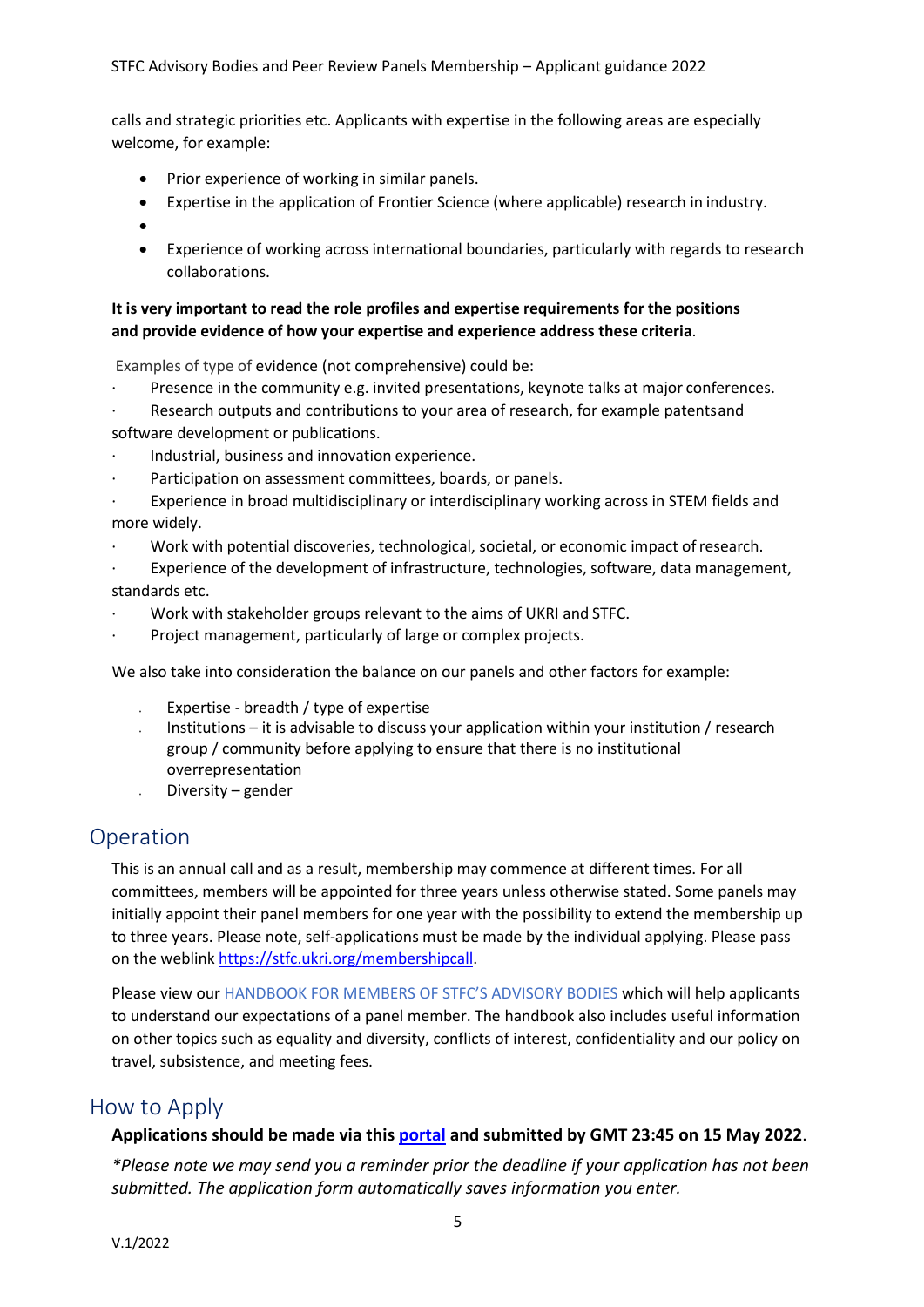# <span id="page-6-0"></span>*Applying for Industry and Business Partnership Board.*

Industry and Business Partnership Board have supplementary requirement to their recruitment process. In addition to the online application, candidates are required to submit their Curriculum Vitae (16MB, no more than 3 A4 pages). If your selection is one of these panels or both, you will be asked to indicate this during the online application. If you are shortlisted, you will be invited for the informal interview. The interview panel consists of:

- The STFC Executive Director for Business and Innovation
- The Chairperson of the relevant Board
- A relevant member of STFC Business and Innovation Directorate staff

# <span id="page-6-1"></span>*Applying for Project Peer Review Panel (PPRP).*

Candidates who are in very early stages of their career and or who expertise is in theory are unlikely to meet the criteria for PPRP membership. If you have opted 'Other', please specify in your statement how you meet the criteria laid out in the advert otherwise your application may be rejected.

## <span id="page-6-2"></span>*Reserve Pool of Applicants*

Since 2020 we introduced a reserve pool. If your application is found to be high quality but we are unable to appoint you for whatever reason (institutional / project conflict, diversity, or expertise balance) we will keep your details for one year.

# <span id="page-6-3"></span>Additional information

# **All selection outcomes will be communicated to applicants in October – November 2022. Contact**

For further information on the vacancies or the work of the STFC Advisory Bodies and Peer review Panels, please email [Natalia Sengkudduvan o](mailto:natalia.sengkudduvan@stfc.ukri.org)r [psg@stfc.ukri.org.](mailto:psg@stfc.ukri.org)

We would be grateful to hear your feedback and ideas. Please send your comments on the membership call application process to [the e](mailto:natalia.sengkudduvan@stfc.ac.uk)mail address [natalia.sengkudduvan@stfc.ukri.org.](mailto:natalia.sengkudduvan@stfc.ukri.org)

# <span id="page-6-4"></span>Frequently Asked Questions

## *How long will panel members serve?*

Initially, panel members maybe appointed for one year, which can be extended up to three years. The duration of the panel membership can be various but usually it lasts for three years. However, the membership for Industry and Business Partnership Board is 2 years.

## *What are the benefits of being a panel member?*

- An opportunity to broaden professional networks and experience
- Input into the development of STFC's strategic priorities
- A role in developing and delivering national and international science programmes
- Influencing research culture in the UK and abroad.

Please see the short clips what panel members say about STFC Panel Membership [here.](https://stfc.ukri.org/membershipcall)

Testimonies of STFC Panel Members can be found [here.](https://stfc.ukri.org/membershipcall)

## *How do panel members get paid?*

Panel members are eligible for a daily meeting fee. STFC also reimburses the expenses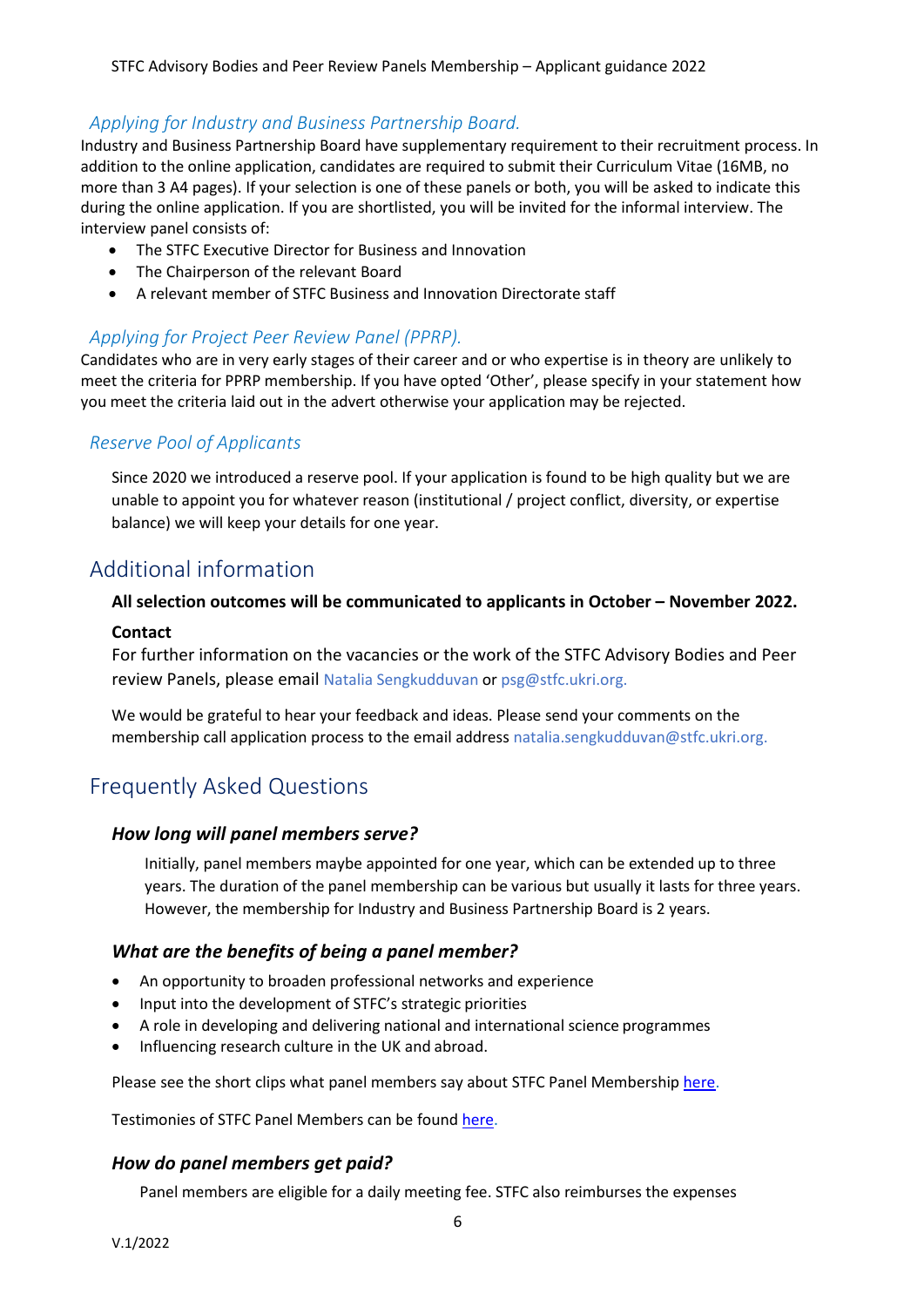associated with the public tasks. Please note that STFC staff or contracts funded for more than 50% by STFC are not eligible. The full details can be found [here.](https://stfc.ukri.org/files/handbook-for-members-of-stfcs-advisory-bodies/)

#### *How many meetings do panel members have to attend?*

The minimum requirement is 2 meetings a year. However, the total number of meeting depends on panel's remit.

#### *Why does STFC collect information about disability?*

We collect this information to be able to support you. If you require support/adjustments to enable you to perform this role, please contact [Natalia Sengkudduvan o](mailto:natalia.sengkudduvan@stfc.ac.uk)n [Natalia.Sengkudduvan@stfc.ukri.org](mailto:Natalia.Sengkudduvan@stfc.ukri.org) or relevant to the panel(s) STFC staff. We do not need to know what the disability is, but the impact it has, and any adjustment(s) required.

The Equality Act 2010 considers a person disabled if they have a physical or mental impairment or disability that has lasted, or is likely to last, at least 12 months which has a substantial and long-term adverse effect on their ability to carry out normal day-to-day activities – examples include: a specific learning difficulty e.g. dyslexia, being blind/partially sighted, being deaf/having a hearing impairment, being a wheelchair user/having mobility difficulties, having mental health difficulties, having an autistic spectrum disorder, having an unseen disability, e.g. diabetes, epilepsy, asthma, having multiple disabilities.

#### *How else can panel members be supported?*

Panel members who have careering responsibilities / commitments can claim reasonable costs. Panel members are required to arrange their carer cover which costs STFC will reimburse. Full details can be found in the HANDBOOK FOR [MEMBERS OF STFC'S ADVISORY BODIES, in the](https://stfc.ukri.org/files/handbook-for-members-of-stfcs-advisory-bodies/) ['Additional Care Costs' section.](https://stfc.ukri.org/files/handbook-for-members-of-stfcs-advisory-bodies/)

#### *How is ED&I data processed?*

All panels' diversity profiles are held centrally by delegated staff who have access to the equality data. All ED&I data of individuals is collected for monitoring purposes, is anonymous and is removed from the selection process. This data is not accessible by the STFC office staff managing / selecting panels.

At the final appointment stages, where applicants are qualified on merit, the selection panel may seek to achieve a balanced membership in terms of, diversity, expertise, and experience with the aim to reach 30% gender target. However, the selection panel(s) will not see the gender identity sensitive information.

#### *What are the current STFC diversity panel membership profiles?*

Women are currently underrepresented on our panels. We are committed to continuing our work towards increasing these numbers and also other diversity characteristics on our panels.

#### *What is STFC's recruitment oversight membership process?*

The monitoring of panel membership recruitment processes and ED&I profiles rests with the membership oversight committee, currently consisting of a team of senior management representatives from STFC's directorates and national laboratories. The membership oversight committee reports the recruitment results to the Executive Board on an annual basis.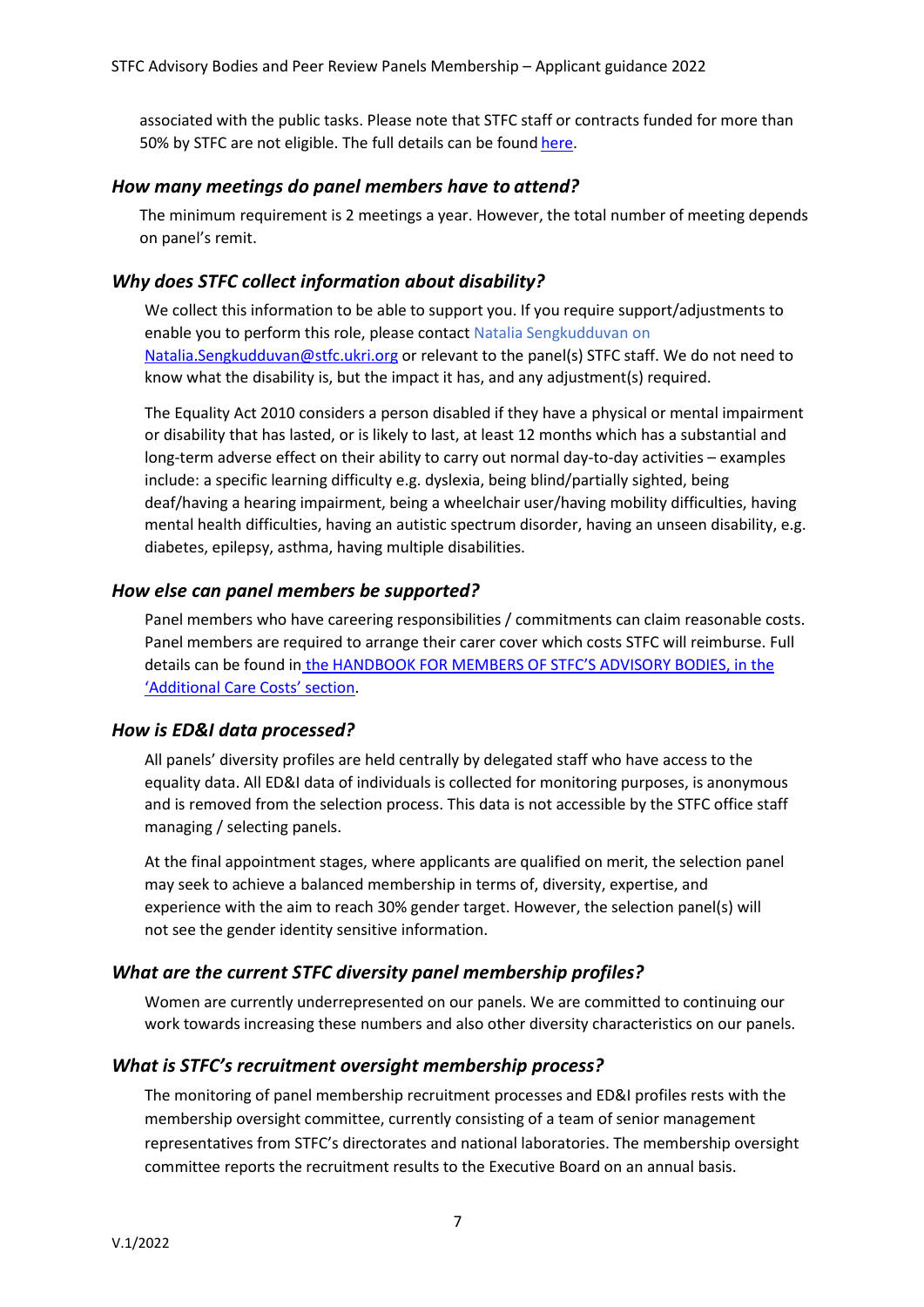## *Who should I contact if my details change?*

If you would like us to update your data for any reason please email [Natalia.Sengkudduvan@stfc.ukri.org](mailto:Natalia.Sengkudduvan@stfc.ukri.org) or [psg@stfc.ukri.org.](mailto:psg@stfc.ukri.org)

#### *Who should I contact with suggestions/comments?*

Please emai[l Natalia Sengkudduvan w](mailto:natalia.sengkudduvan@stfc.ukri.org)ho will be happy to assist you.

# *I would like to know the outcome of the selection process, but I have not been contacted for a few months. What should I do?*

Please emai[l Natalia Sengkudduvan w](mailto:natalia.sengkudduvan@stfc.ac.uk)ho will be happy to assist you.

#### *Why are nominations no longer a part of the recruitment process?*

Having reviewed the nominations process in 2020, it was decided that it should be changed to improve the transparency.

- 1. There were several occasions where nominees were not aware of being nominated.
- 2. The quality of statements concerning why nominees should be considered for panel membership appointment was weaker. This made potentially strong candidates disadvantaged.
- 3. Third parties cannot provide personal/diversity information about candidates.
- 4. Multiple nominations of a single candidate.
- 5. Transparency issues of the nomination's process. The internal selection process has been reviewed and changed to ensure the fairness of the transparent process and ED&I objectives.

We encourage research communities to share these opportunities with their networks and colleagues, to apply directly. Please pass on the weblink [https://stfc.ukri.org/membershipcall.](https://stfc.ukri.org/membershipcall)

# <span id="page-8-0"></span>Online application form troubleshooting

Your progress with the form can be saved for completion later if you use the same device. You must press the 'Next' button at the bottom of the page to ensure that your response to a particular question is saved. You will need to use 'Prev' and 'Next' buttons in the application form rather than those on your web browser.

This online form is secured; it should display 'a lock' next to the weblink. Once the form is submitted, amendments or additions cannot be made.

#### **Information will not be saved if the history/cookies of your web browser are deleted on your device before submission.**

Any text beyond the word count limit in questions 12 - 16 will be automatically truncated and not seen by the office. You may choose to draft your personal statement in a separate document such as word.doc or equivalent, copy and paste it to your online form.

Only one application form is allowed per submission. Once it is submitted you will be redirected to our webpage:<https://stfc.ukri.org/membershipcall>

#### [Application form is available here](https://www.surveymonkey.co.uk/r/STFCmembershipcall2022)

The closing date for applications is **Monday 15 May 2022, 23:45 GMT**.

**All selection outcomes will be communicated to applicants in October – November 2022.**